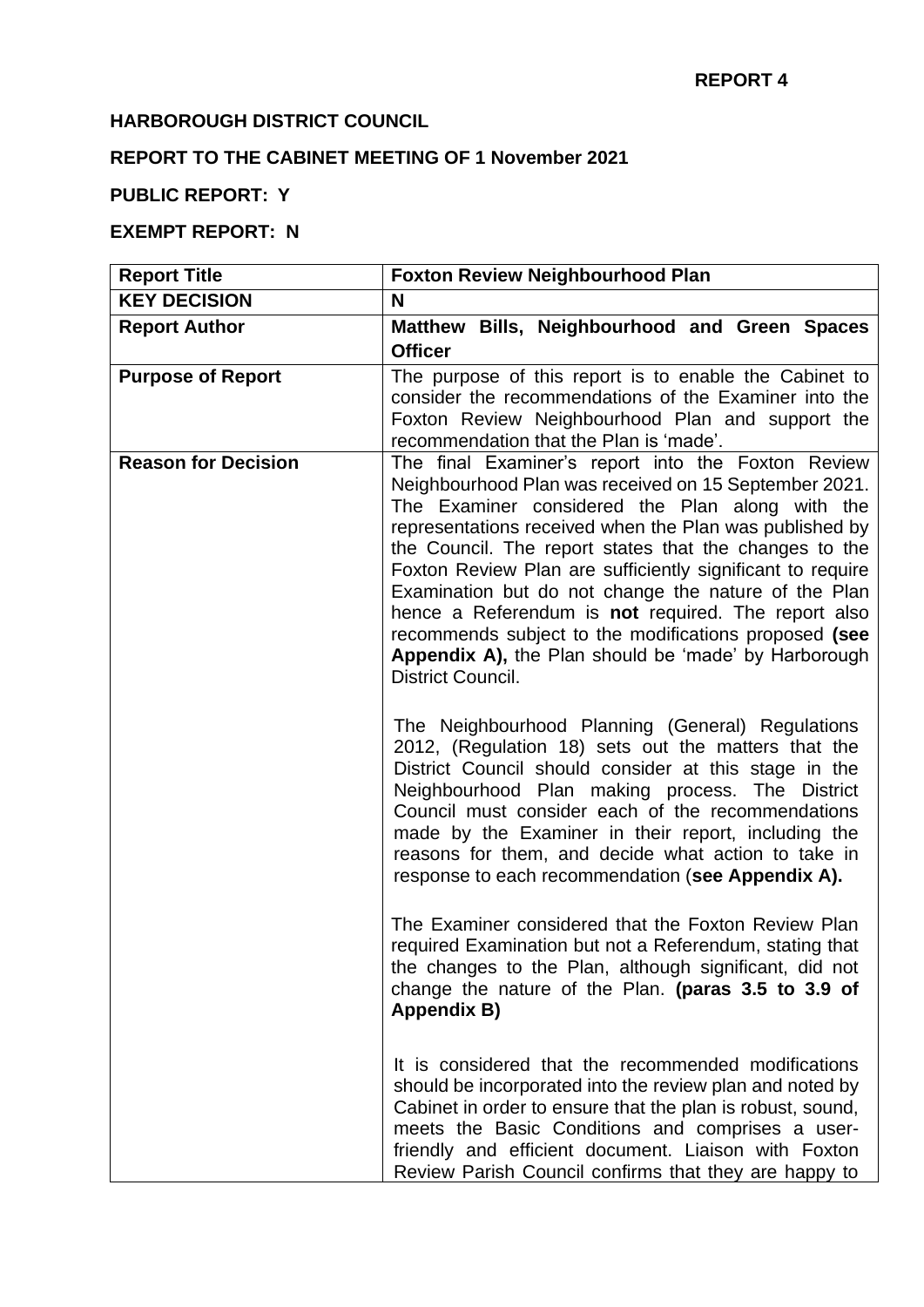|                               | accept these recommendations. On this basis, the Plan<br>should then be 'made'.                                                                                                                                                                                                                                                                                                                          |
|-------------------------------|----------------------------------------------------------------------------------------------------------------------------------------------------------------------------------------------------------------------------------------------------------------------------------------------------------------------------------------------------------------------------------------------------------|
|                               | The Neighbourhood Plan has been prepared by Foxton<br>Review Neighbourhood Plan Advisory Committee and<br>Foxton Review Parish Council as the Qualifying Body.                                                                                                                                                                                                                                           |
|                               | The evidence provided to the Examiner within the<br>Consultation Statement gave assurance to him that the<br>consultation process was robust. The Examiner was<br>therefore satisfied that the Plan met the Basic Conditions<br>with regard to consultation.                                                                                                                                             |
|                               | Where the local planning authority issues a decision<br>statement (as set out under Regulation 18 of the<br>Neighbourhood Planning (General) Regulations 2012 as<br>amended) detailing its intention to 'make' a review<br>neighbourhood plan, that plan can be given significant<br>weight in decision-making, so far as the plan is material to<br>the application.                                    |
| Portfolio (holder)            | <b>Cllr Jonathan Bateman</b>                                                                                                                                                                                                                                                                                                                                                                             |
| <b>Corporate Priorities</b>   | The<br>Council is committed to<br>the<br>supporting                                                                                                                                                                                                                                                                                                                                                      |
|                               | neighbourhood planning process across the Harborough<br>District. Helping communities wishing to carry out<br>neighbourhood plans is identified in the Corporate Plan<br>2018/19 to 2020/21 as a way to deliver the priority: 'The<br>People: A Healthy, Inclusive and Engaged Community'.                                                                                                               |
| <b>Financial Implications</b> | The Local Planning Authority will be able to claim<br>£10,000.00 in direct financial support from the Ministry of<br>Housing, Communities and Local Government (MHCLG) in<br>relation to supporting the costs of Examination once the<br>Plan is 'made'. This grant will be claimed in the next<br>window for claiming Neighbourhood Planning Grants and<br>is part of the support for 'reviewed' plans. |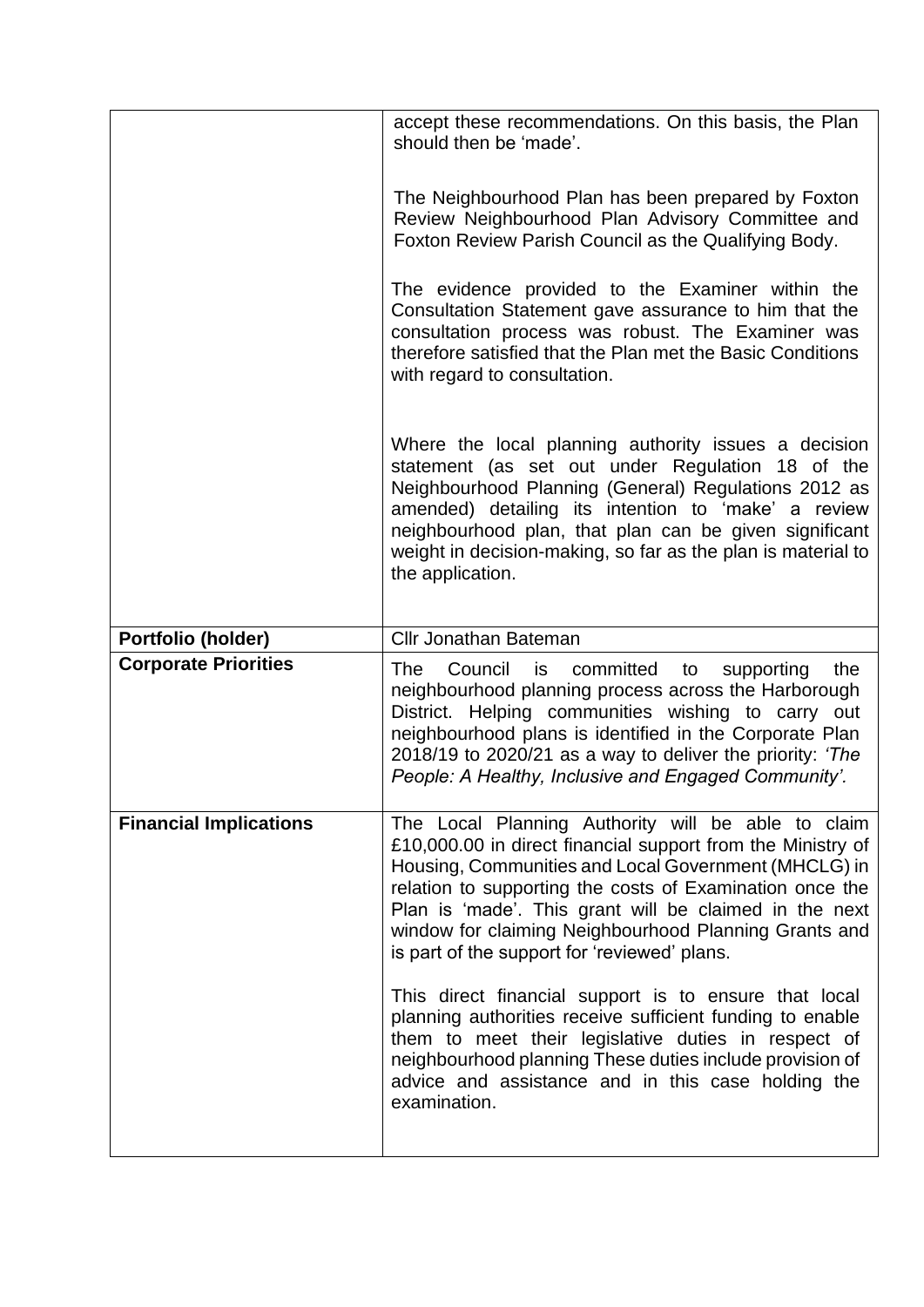| <b>Risk Management</b><br><b>Implications</b> | The following risks have been identified:                                                                                                                                                                                                                                                                                                                                                                                                                                                                                                                                                                                                         |
|-----------------------------------------------|---------------------------------------------------------------------------------------------------------------------------------------------------------------------------------------------------------------------------------------------------------------------------------------------------------------------------------------------------------------------------------------------------------------------------------------------------------------------------------------------------------------------------------------------------------------------------------------------------------------------------------------------------|
|                                               | Not following the legislation and regulations correctly could<br>leave the Council open to legal challenge. The<br>circumstances where a legal challenge, through a claim for<br>judicial review, can be raised are set out in the Town and<br>Country Planning Act 1990, section 61N.                                                                                                                                                                                                                                                                                                                                                            |
|                                               | The preparation of the Foxton Review Neighbourhood<br>Plan has, to date, been supported by the Strategic<br>Planning Team in terms of providing advice, assistance<br>given to the Qualifying Body, attendance at meetings of<br>the Qualifying Body and ensuring the correct procedural<br>steps are followed.                                                                                                                                                                                                                                                                                                                                   |
| <b>Environmental Implications</b>             | None associated with this report. The Foxton Review<br>Neighbourhood Plan contains policies relating to the<br>environment and has been subject to a Strategic<br>Environmental Assessment by the Council which has<br>concluded there are no significant detrimental effects on<br>the natural and historic environment, Natura 2000 sites, or<br>Ramsar sites. This conclusion was supported by Natural<br>England, Historic England and The Environment Agency.<br>The Examiner is satisfied that the Plan meets all the<br>legislative requirements with regard to the environment.                                                           |
| <b>Legal Implications</b>                     | The Neighbourhood Plan, as proposed to be amended, is<br>considered to meet the Basic Conditions which were set<br>out in law following the Localism Act (see paragraph 8 of<br><b>Schedule 4B to the Town and Country Planning Act 1990</b><br>(as amended)) and this has been confirmed in the<br>Examiner's Report. The Plan is also considered to meet<br>all the relevant legal and procedural requirements.<br>Should the District Council decide to accept the<br>recommendations of this report; a Decision Statement<br>will be prepared and published on the Harborough District<br>Council website in accordance with the regulations. |
| <b>Equality Implications</b>                  | In preparing the Plan, the Foxton Review Neighbourhood<br>Plan Advisory Committee has taken time to involve and<br>inform as wide a range of individuals, households,<br>businesses and interest/community groups as possible<br>through a variety of means. This is set out in the<br>Consultation Statement accompanying the Plan, which is<br>referred to in the Examiner's report.<br>Furthermore, in his report the Examiner concludes that<br>the Plan is compatible with EU obligations and does not                                                                                                                                       |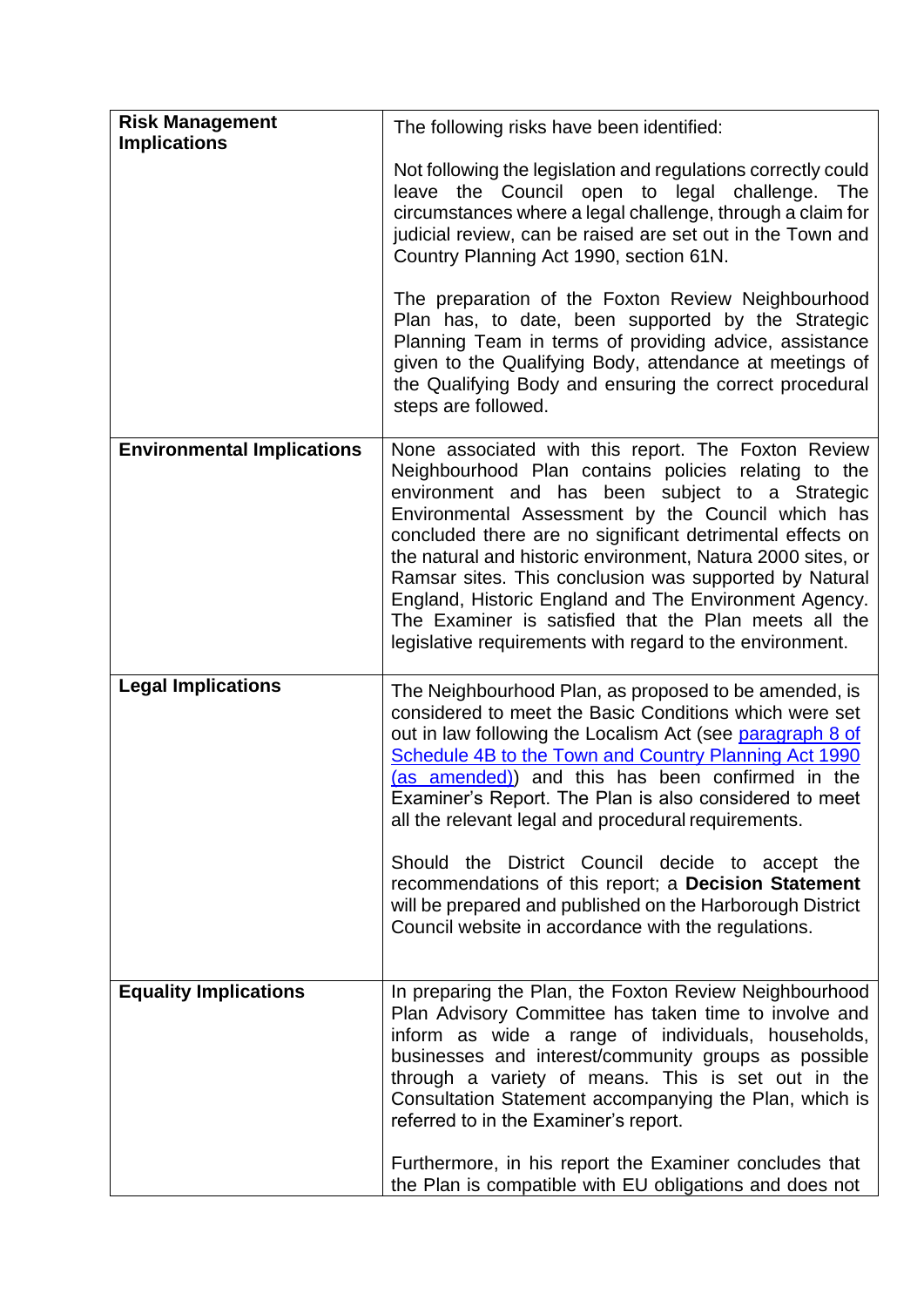|                                     | breach the European Convention on Human Rights<br>obligations as set out in paras 6.14 to 6.19 of the<br>Examiner's report (see Appendix B).                                                                                                                                                               |
|-------------------------------------|------------------------------------------------------------------------------------------------------------------------------------------------------------------------------------------------------------------------------------------------------------------------------------------------------------|
| <b>Data Protection Implications</b> | The Council collects information from communities in order<br>to assist the delivery and provision of Neighbourhood<br>Planning.                                                                                                                                                                           |
|                                     | The information supplied by communities and stakeholders<br>is used for Neighbourhood Planning only.                                                                                                                                                                                                       |
|                                     | Respondents to the Regulation 16 consultation are<br>informed that the information may be shared with other<br>Council departments or partners such as Neighbourhood<br>Plan Examiner.                                                                                                                     |
|                                     | The information is held in accordance with the Council's<br>Document Retention and Disposal Policy and HDC only<br>ask for as much information as is required to respond to<br>enquiries or service need.                                                                                                  |
|                                     | The Council is obliged to collect this information under The<br>Neighbourhood Planning (General) Regulations 2012, The<br>Neighbourhood Planning (General) and Development<br>Management Procedure (Amendment) Regulations 2016<br>Neighbourhood Planning (referendums)<br>and<br>The<br>Regulations 2012. |
|                                     | <b>Stakeholders</b><br>communities are<br>informed<br>how<br>and<br>information collected is used, how HDC maintain the<br>security of the information, and of the respondent's rights<br>to access information HDC hold.                                                                                  |
| <b>Consultation</b>                 | In reaching this stage, the consultation requirements set<br>out in the legislation and the regulations have been<br>complied with as follows:                                                                                                                                                             |
|                                     | Designation of the Neighbourhood Plan Area on<br>29 October 2012;<br>Pre-Submission Consultation for review plan (reg.<br>$\bullet$<br>14) from 14 Sept 2020 to 2 Nov 2020; and<br>Submission Consultation (reg. 16) from 26 May<br>2021 to 7 July 2021.                                                   |
|                                     | The Neighbourhood Planning (General) Regulations<br>(2012) require the Council's 'Decision Statement', in<br>relation to the Examiner's recommendations, to be<br>published on the Harborough District Council website<br>along with the Examiner's report.                                                |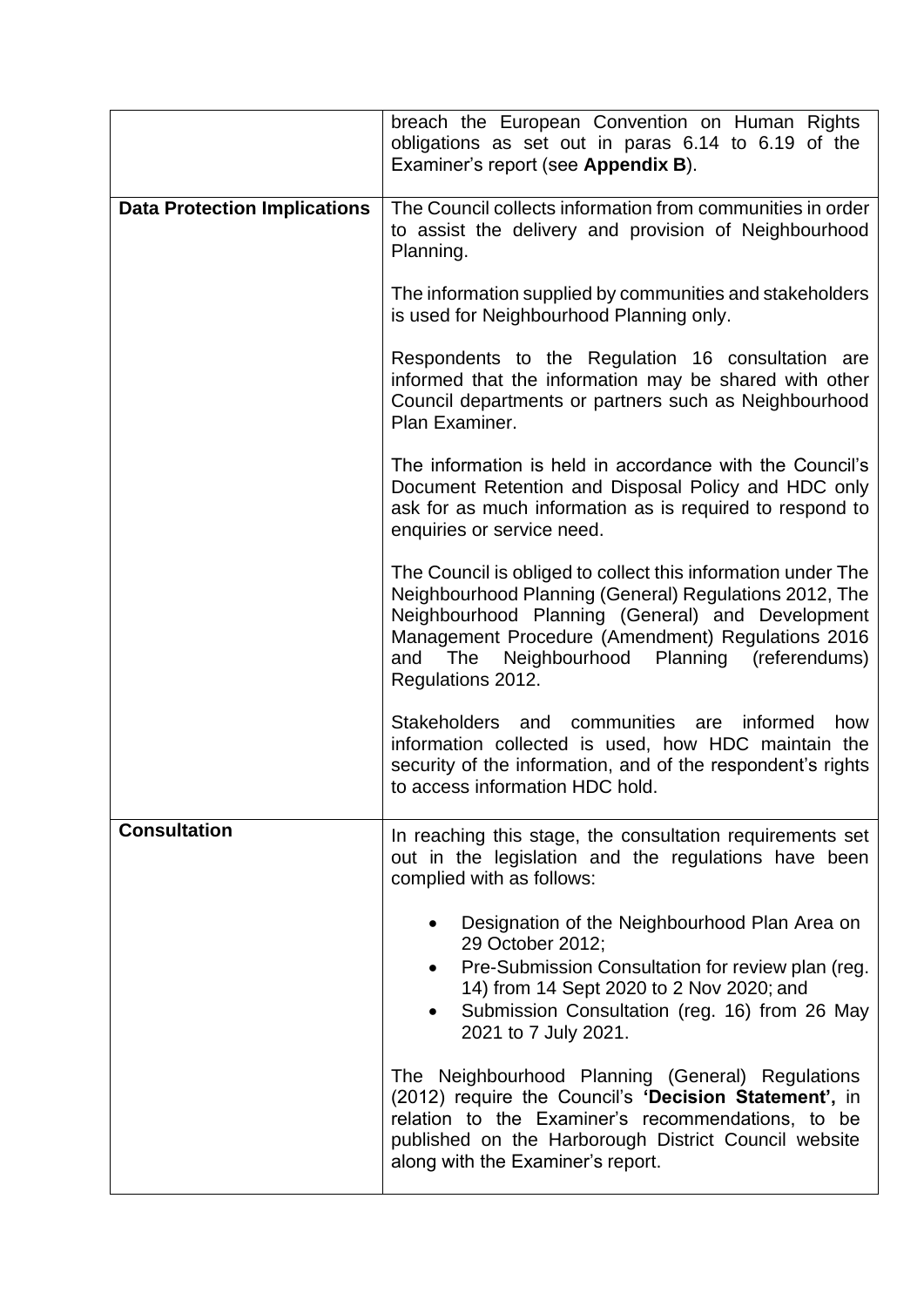|                          | Other specified documents and correspondence with the<br>Examiner have been published on the Council website as<br>required.                                                                                                                                                                    |
|--------------------------|-------------------------------------------------------------------------------------------------------------------------------------------------------------------------------------------------------------------------------------------------------------------------------------------------|
| <b>Options</b>           | To reject some or all of the Examiner's recommendations.<br>This option is not considered appropriate as the proposed<br>modifications will make the Plan more robust and enable it<br>to meet the prescribed Basic Conditions.                                                                 |
|                          | To decide not to 'make' the Neighbourhood Plan. Given<br>that the Plan has successfully passed through the<br>examination process, there is no reason why the Plan,<br>including modifications, should not be 'made'. In the light<br>of this, this option is not considered appropriate.       |
| <b>Background Papers</b> | Foxton Review Neighbourhood Plan submission version.                                                                                                                                                                                                                                            |
| <b>Recommendation</b>    | Cabinet accepts the<br>the<br>Independent<br>1. That<br>Examiner's recommended changes to the Foxton<br>Review Neighbourhood Plan in full as set out in the<br>schedule at Appendix A and approves the<br>recommendation that the amended Foxton Review<br>Neighbourhood Plan should be 'made'. |

### **1 Introduction**

- 1.1 The final Examiner's report into the Foxton Review Neighbourhood Plan was received on 15 Sept 2021. The Examiner considered the Plan along with the representations received when the Plan was published by the Council. The report recommends to the Council that, subject to the modifications proposed (see **Appendix A**), the Plan should be 'made'.
- 1.2 The Council is committed to supporting the neighbourhood planning process across the Harborough District. Helping communities wishing to carry out neighbourhood plans is identified in the Corporate Plan 2019/20 to 2020/21 as a way to deliver the priority: *'The People: A Healthy, Inclusive and Engaged Community'.*
- 1.3 Harborough District currently has 25 Neighbourhood Plans that are 'made' and four Plans that have been successfully reviewed. The Foxton Review Neighbourhood Plan will supersede the adopted Foxton Neighbourhood Plan and become part of the Development Plan for the District if approved by Cabinet to be 'made'.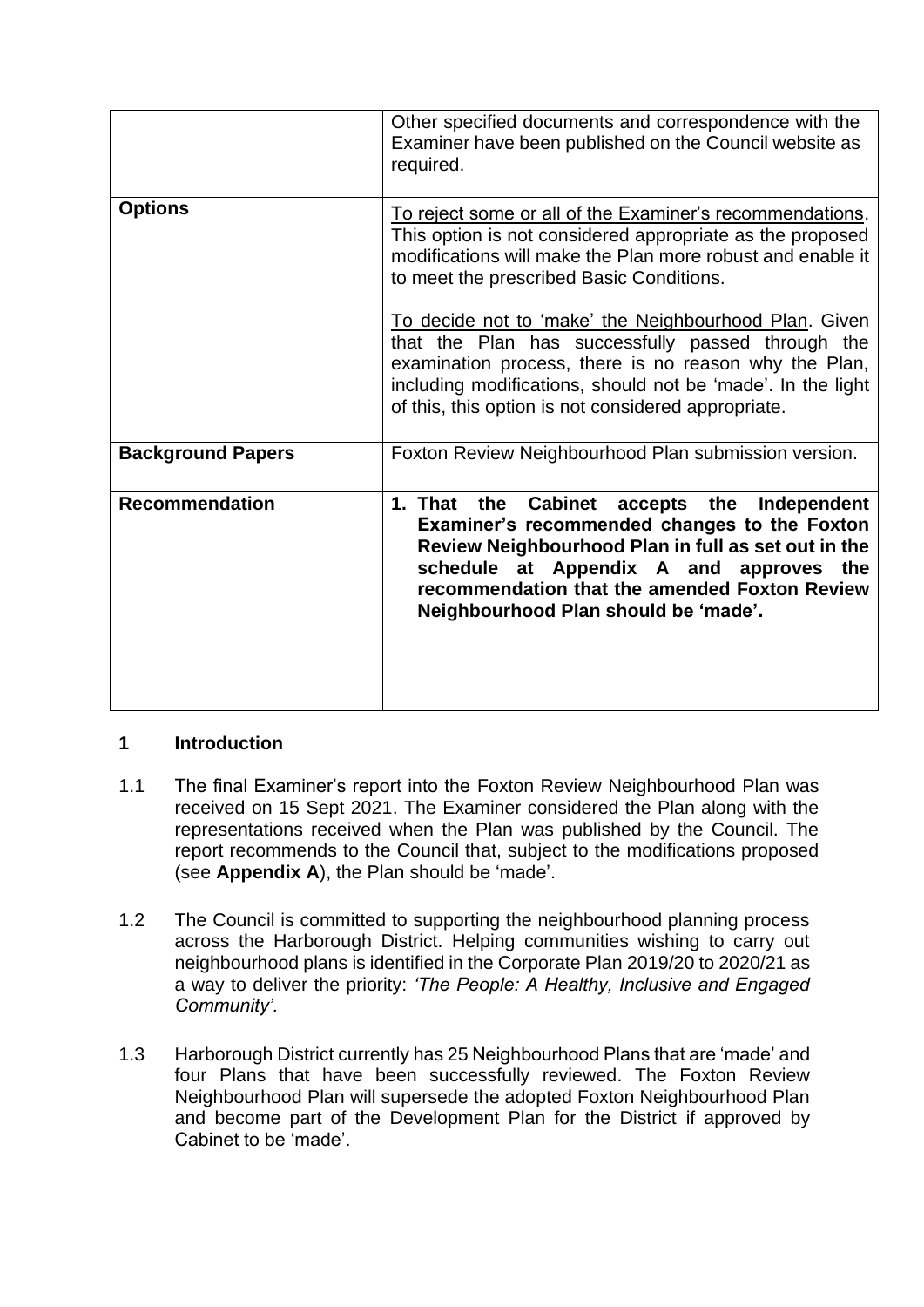### 2 **Key Facts**

- 2.1 The Foxton Review Neighbourhood Plan has been led by the Foxton Parish Council, as the Qualifying Body, in conjunction with the local community. The Foxton Review Neighbourhood Plan seeks to bring policies up to date with local changes of circumstance, and to take account of changes to the Local Plan and National Planning Policy. It does not seek to allocate a site for housing (Fishers Farm and Middle Street/Vicarage Drive having been delivered for housing) but has policies to allow development to come forward within the defined Limits to Development subject to certain criteria.
- 2.2 The Plan for Foxton Review seeks to achieve the following:
	- Revisions to Policies F1 (Countryside), F5 (Ecology and Biodiversity), F12 (Housing Provision), F13 (Windfall Housing), F15 (Housing Mix);
	- Deletion of Policies concerning the development of Fisher's Farm, North Lane and the development of land at Middle Street and Vicarage Drive, as both sites now have planning permission for development;
	- The deletion of the proposed allocation of some 0.08 hectares of land at the junction of Vicarage Drive and Hog Lane, for housing development for up to three dwellings. It was clear that this proposal no longer had community support in large part due to the scale of development that is already taking place in the village. Furthermore, it is not clear that the landowner wants to develop the site and therefore the site may not be available;
	- New policies concerning non-designated heritage assets of archaeological interest and car parking; and
	- Revised definition of affordable housing.
- 2.3 The examination version of the Foxton Review Neighbourhood Plan was submitted to the Council on 24 March 2021. Following initial verification checks, a six-week period of public consultation on the Plan was held running from 26 May 2021. A total of 9 responses were received with each respondent made multiple representations on most aspects of the Plan.
- 2.4 The Council, with the agreement of Foxton Parish Council, appointed Andrew Ashcroft as the Independent Examiner in July 2021. All the representations received on the Examination Version of the Plan were forwarded to the Examiner for consideration. The Examiner was satisfied that all the responses could be assessed without the need for a public hearing.
- 2.5 The Examination took place from 30 July 2021 to 15 September 2021. The examiner must assess whether a neighbourhood plan meets the basic conditions and other matters set out in paragraph 8 of Schedule 4B of the Town and Country Planning Act 1990 (as amended).

The basic conditions are:

- Having regard to national policies and advice contained in guidance issued by the Secretary of State, it is appropriate to make the neighbourhood plan,
- The making of the neighbourhood plan contributes to the achievement of sustainable development,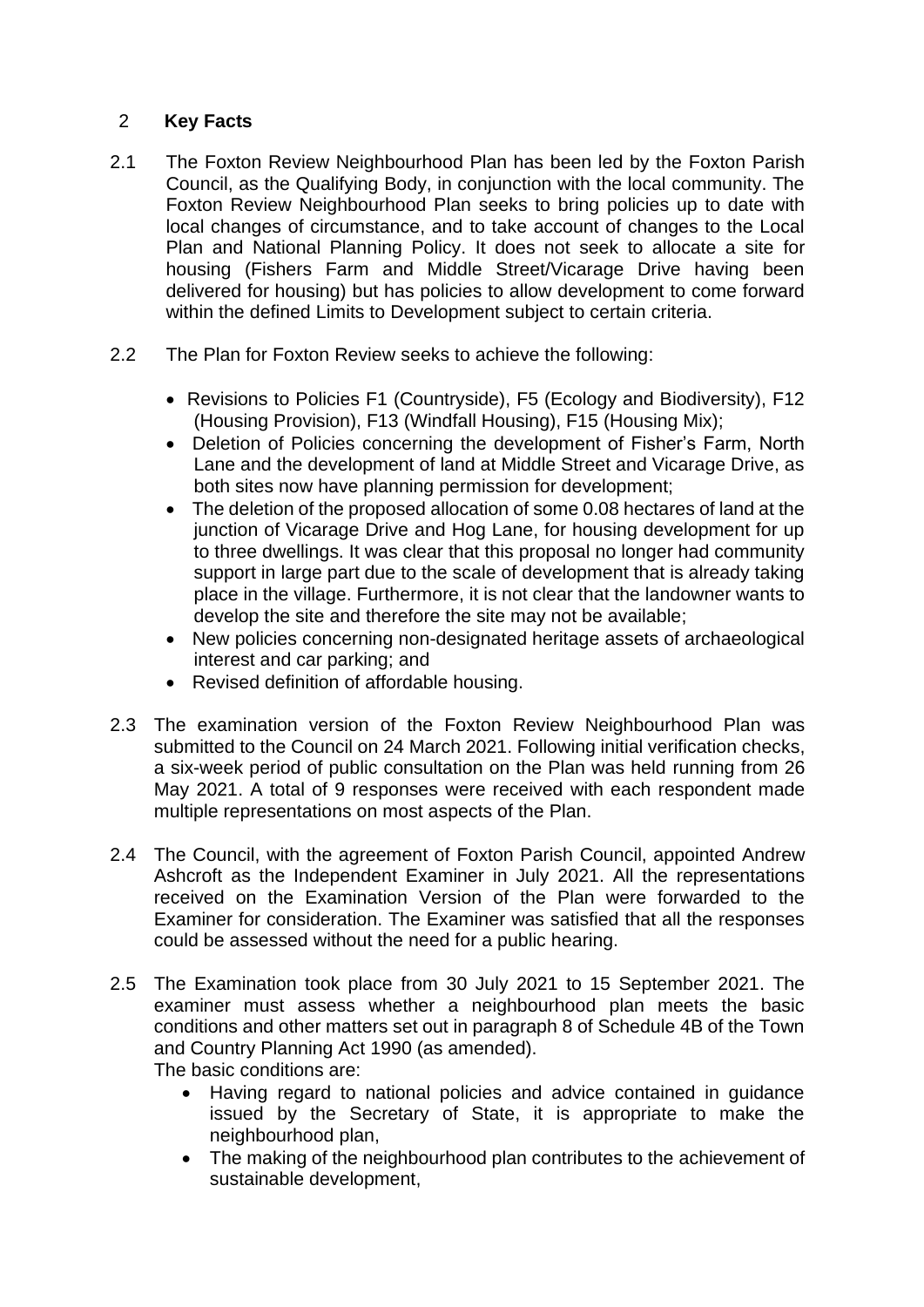- The making of the neighbourhood plan is in general conformity with the strategic policies contained in the development plan for the area,
- The making of the neighbourhood plan does not breach, and is otherwise compatible with, European Union (EU) obligations,
- Prescribed conditions are met in relation to the neighbourhood plan and prescribed matters have been complied with in connection with the proposal for the neighbourhood plan.
- 2.6 As the Foxton Plan is a review Plan the Examiner must also decide on the nature of the modifications and whether the Plan requires just examination or examination and referendum.
- 2.7 There are three types of modification which can be made to a neighbourhood plan or order. The pathway of a Neighbourhood Plan review will depend on the degree of change which the modification involves and are as follows:
	- minor (non-material) modifications to a neighbourhood plan or order which would not materially affect the policies in the plan or permission granted by the order. These may include correcting errors, such as a reference to a supporting document, and would not require examination or a referendum; or
	- material modifications which do not change the nature of the plan or order, and which would require examination but not a referendum. This might, for example, entail the addition of a design code that builds on a pre-existing design policy, or the addition of a site or sites which, subject to the decision of the independent examiner, are not so significant or substantial as to change the nature of the plan; or
	- material modifications which do change the nature of the plan or order would require examination and a referendum. This might, for example, involve allocating significant new sites for development.
- 2.8 Both the Qualifying Body and Harborough District Council officers took the view that the changes were material modifications but did change the nature of the Plan and therefore did not require referendum. The Examiner agreed with this view.
- 2.9 Mr Ashcroft was therefore obliged to examine the Plan against Schedule A2 of the Planning and Compulsory Purchase Act 2004. The regulations identify that an examiner's report must recommend one of three outcomes:
	- that the local planning authority should make the draft plan; or
	- that the local planning authority should make the draft plan with the modifications specified in the report; or
	- that the local planning authority should not make the draft plan.
- 2.10 In examining the Plan, the Examiner is also required to check whether: